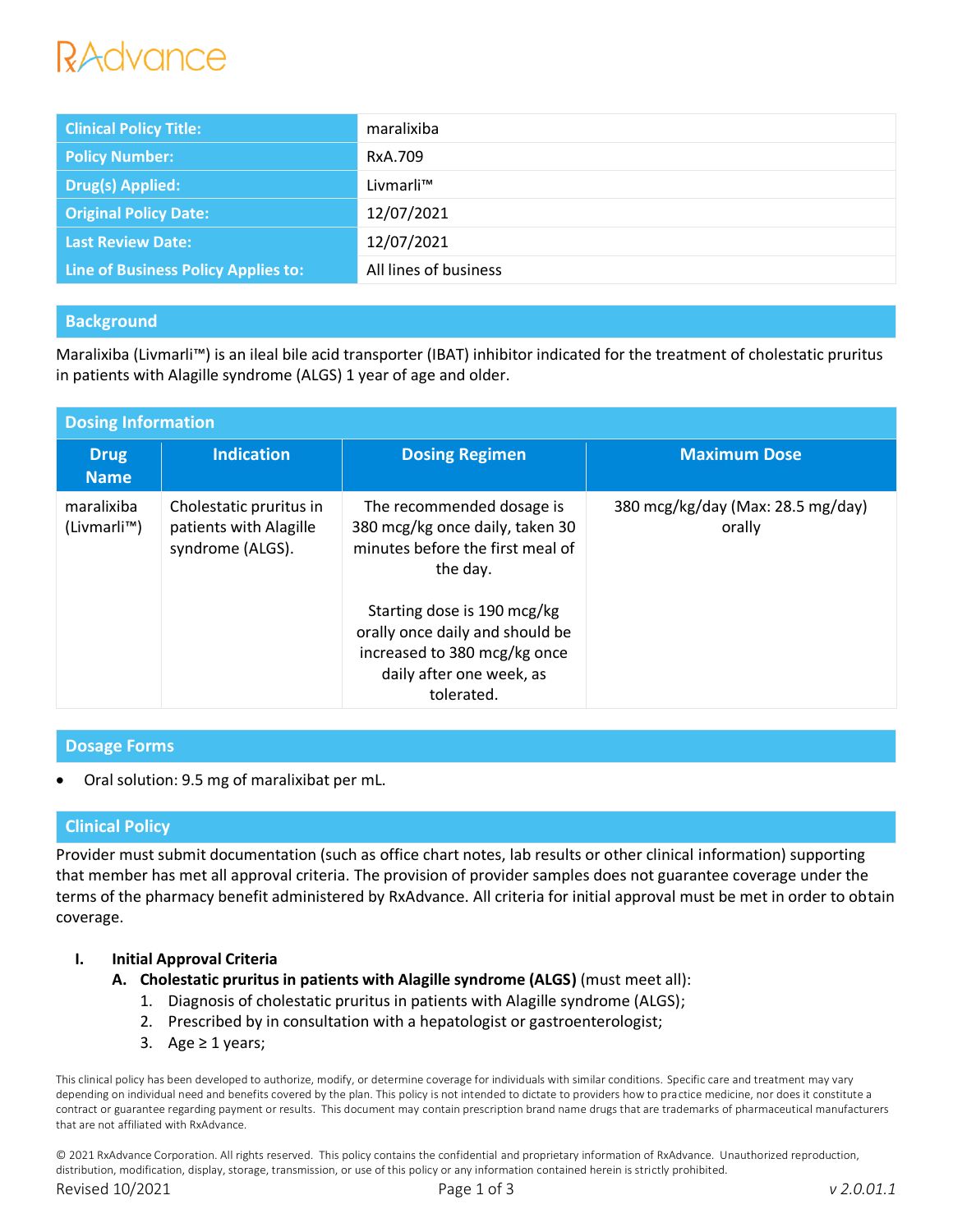

- 4. Symptoms of moderate to very severe pruritus;
- 5. Cholestasis, as indicated by at least 1 of the following:
	- a. Total serum bile acid  $>3 \times$  upper limit of normal (ULN) for age;
	- b. Conjugated bilirubin >1 mg/dL;
	- c. Fat soluble vitamin deficiency that is otherwise unexplainable;
	- d. Gamma Glutamyl Transferase (GGT) >3 × ULN for age;
	- e. Intractable pruritus explainable only by liver disease;
- 6. Patient does not have chronic diarrhea requiring ongoing intravenous fluid or nutritional intervention;
- 7. No history of surgical interruption of enterohepatic circulation (for example, partial external biliary diversion [PEBD] surgery);
- 8. No history of liver transplant;
- 9. No clinical evidence of decompensated cirrhosis;
- 10. Trial and failure of 2 of the following medications used to treat pruritus, unless contraindicated or clinically significant adverse effects are experienced:
	- a. Ursodiol (ursodeoxycholic acid);
	- b. Cholestyramine;
	- c. Rifampin;
	- d. Naltrexone;
- e. Sertraline; 11. Requested dose does not exceed 28.5 mg/day orally.

**Approval Duration Commercial:** 6 months **Medicaid:** 6 months

# **II. Continued Therapy Approval**

- **A. Cholestatic pruritus in patients with Alagille syndrome (ALGS)** (must meet all):
	- 1. Member is currently receiving medication that has been authorized by RxAdvance or the member has met initial approval criteria listed in this policy;
	- 2. Member is responding positively to therapy (eg tolerating therapy and documentation of improvement in pruritis);
	- 3. If request is for a dose increase, new dose does not exceed 28.5 mg orally once daily.

#### **Approval Duration**

**Commercial:** 12 months **Medicaid:** 12 months

## **III. Appendices**

# **APPENDIX A: Abbreviation/Acronym Key**

FDA: Food and Drug Administration ALGS: Alagille syndrome ULN: upper limit of normal PEBD: partial external biliary diversion GGT: Gamma Glutamyl Transferase

## **APPENDIX B: Therapeutic Alternatives**

Below are suggested therapeutic alternatives based on clinical guidance. Please check drug formulary for preferred agents and utilization management requirements.